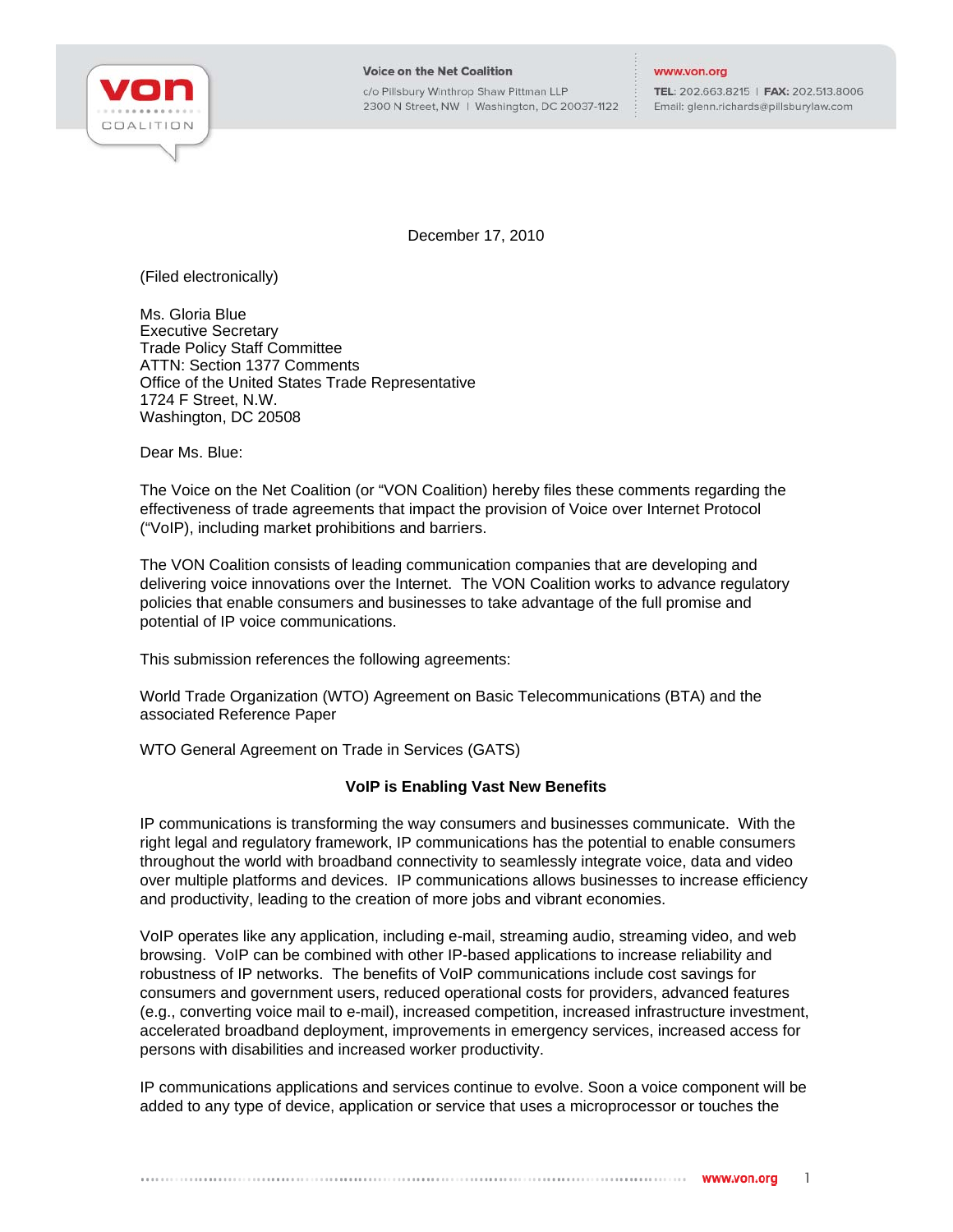

Internet. Already making a call can be just a click away. By disconnecting voice from the underlying infrastructure, voice innovation can now take place at Internet speed, allowing breakthrough advances in the way we communicate, incorporate video and transmit data.

Consumers, business and government users are embracing VoIP in staggering numbers. The ITU estimates that there were about 80 million VoIP subscribers in 2007 and 92 million by 2009. That number could increase to up to 267 million residential VoIP subscribers globally by 2012.<sup>1</sup>

## **Consistent Regulatory Policies Can Unleash VoIP's Inherent Advantages**

While VoIP regulation varies around the globe, the VON Coalition has outlined a few basic principles which nonetheless should remain constant:

IP communications is not a new kind of phone service, but a communications transformation. IP communications permits the integration of voice, data and video, enabling a plethora of applications and services not possible with traditional circuit-switched networks.

VoIP is the test case for the broader regulation of new, emerging, and yet unknown IP-enabled technologies and services. What happens with VoIP will impact a wide variety of applications and services that include a voice component.

VoIP requires a new regulatory framework, not the reflexive application of legacy telephone company rules. VoIP should not be governed by rigorous, outdated, or complex regulations that might have made sense 30 years ago. Old rules will stifle innovation for IP-enabled applications, technologies and services.

Broadband providers – either unilaterally or through regulatory fiat – should not be permitted to stifle or stop the use of IP communications applications and services. More recently, there have been concerns that certain mobile operators might be blocking access to VoIP, or requiring the payment of significant surcharges in order to access VoIP applications. Any limitation on access to VoIP will ultimately harm consumers, artificially increase the costs of communications services and stifle innovators developing new voice applications and services.

To the extent that regulation becomes necessary, it should be limited to VoIP services marketed as replacements for traditional telephone services –*e.g.*, PSTN interconnected VoIP that allows consumers both to make and receive calls -- and be considered only where markets forces fail to achieve clearly defined public interest objectives.

# **Market Barriers Are Stifling Benefits**

As broadband penetration escalates around the globe, certain countries and companies have taken steps to erect barriers that limit consumers and businesses from using Internet-based services like VoIP. The actions discussed herein stifle competition and limit investment in new markets. As IP voice gets integrated into more types of software and web applications, barriers to VoIP will inhibit a much wider range of applications, services, and devices.

 1 ITU's Trends in Telecommunication Reform 2009, Summary, page 6.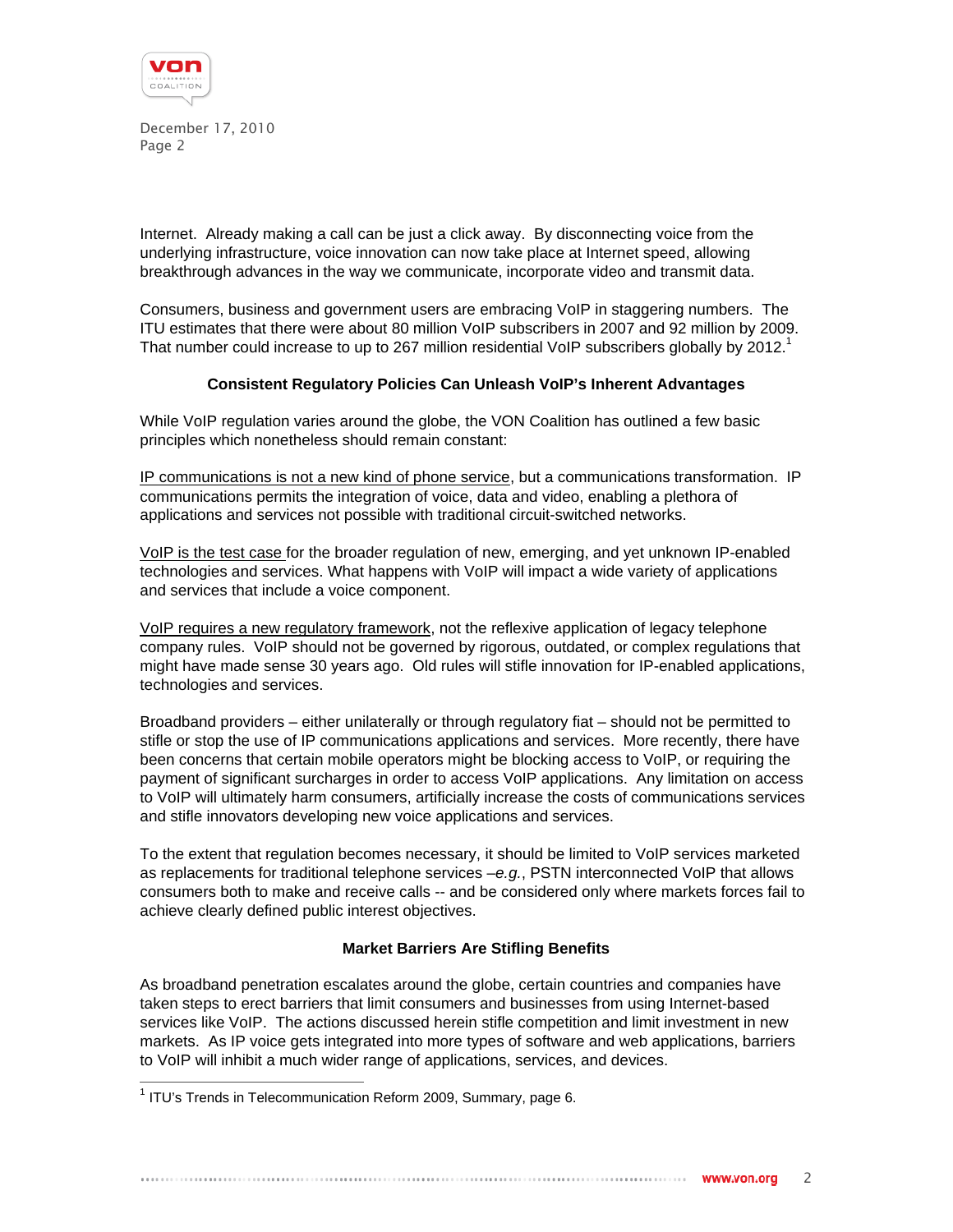

Several countries that have created barriers for traditional voice services have applied these same barriers to VoIP. In other cases, ambiguities about VoIP classification have allowed incumbent carriers to unilaterally block or restrict the ability of any entity, foreign or domestic, to supply VoIP over the incumbent's broadband network. In other cases access to telephone numbers or the inability to interconnect with the PSTN pose barriers for VoIP providers.

Indeed the state of VoIP regulation is changing quickly – and generally for the better. As the ITU points out, 92 countries allow VoIP, 40 have no regulatory framework and 59 countries have either closed entry or ban VoIP. $^2$  In 2004, 46 countries allowed VoIP, while 80 banned it. This is a positive trend but the US government should take advantage of upcoming international conferences to help reduce significantly the number of countries banning VoIP.

# **Country Specific VoIP Barriers3**

**India**: India legalized VoIP in 2002 but still maintains barriers to market entry by competitive providers, including non-Indian companies. For example, a provider of VoIP interconnected to the PSTN (phone-to-phone) must pay extraordinarily high license fees. In addition, Telecom Regulatory Authority of India (TRAI) has established stringent rules prohibiting VoIP providers from directly interconnecting to the PSTN to terminate calls, and specifically prohibits any VoIP provider from terminating calls to the Indian PSTN whether to a landline or mobile operator, thereby curbing the growth of VoIP in India and limiting the potential of the technology to expand communications opportunities. This means that competitive VoIP providers cannot offer services that enable users to connect to the Indian PSTN. There have also been delays granting non-Indian companies applications to obtain Universal Access Service Licenses, a flexible license that enables them to offer fixed, mobile, and Internet/broadband services.<sup>4</sup>

**China**: China has restrictions on VoIP termination to the PSTN and strict licensing criteria that delay entry. China employs a licensing system which requires approval by the Ministry of Information Industry (MII) or its local offices in each province to operate within both the basic telecom service market and the value-added service market. MII has controlled the VoIP market's growth by granting VoIP licenses only to China Netcom and China Telecom, the two major fixed carriers.

http://www.brighthub.com/office/collaboration/articles/61546.aspx.<br>4 See Indian gout delays plane for unrestricted VeIB ZDNet Asje (

 2 ITU's Trends in Telecommunication Reform 2009, Summary, page 24.

<sup>&</sup>lt;sup>3</sup> This list is not intended to be exhaustive. Other countries that block VoIP are described in various articles. For example, *Countries that Block VOIP*, posted January 16, 2010, and found at

See *Indian govt delays plans for unrestricted VoIP*, ZDNet Asia (February 16, 2009) found at

http://www.zdnetasia.com/indian-govt-delays-plans-for-unrestricted-voip-62051102.htm.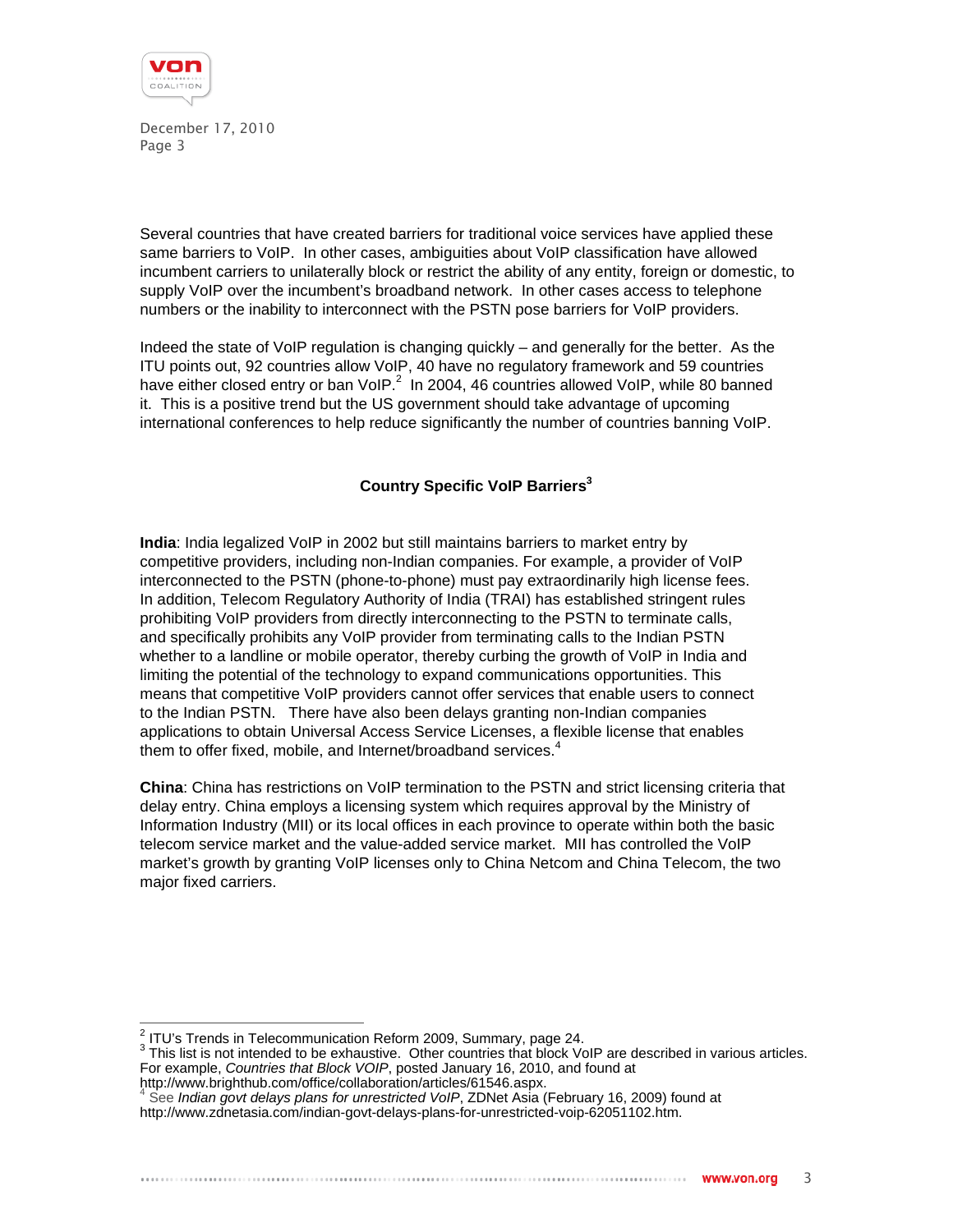

The following VoIP restrictions still exist in the Chinese marketplace and have not changed since the USTR's last report:

## • **Class 5 VoIP Services (***i.e.,* **local calls):**

- PC-to-PC calls are not regulated today (although not officially licensed either), however there have been openly-known efforts by Chinese carriers to block the TCP/IP ports used for such calls, or artificially introduce delays and jitters to degrade the voice quality.
- PC-to-Phone calls are officially prohibited, as when a call is terminated on the PSTN, it is considered a basic telecom service. Although in reality, there exists a grey market for PC-to-phone calls offered through resellers of tier-2/3 carriers.
- Phone-to-Phone calls via an Integrated Access Device (IAD) or SIP phones that connect through a broadband network are officially prohibited.

## • **Class 4 and Class 2 VoIP Services (Local tandem and long-distance calls):**

- All fixed-line carriers offer these VoIP services today (*e.g*., VoIP Long Distance calling cards), although in reality, many of the calls are still routed via the traditional circuitswitching network.
- Other than interconnection for international long-distance calls, foreign entities cannot compete in this market, as it is part of the basic telecom service category. Furthermore, only domestic carriers own the network infrastructure for the class 4 and class 2 services.

For now, U.S. firms can only partner with local ISPs that have good business relationships with the incumbent telecom carriers to provide services to corporate users and act as resellers of the long-distance calling services of the telecom carriers.

In order to have a competitive market, the Chinese government must (1) Allow class 5 VoIP service providers to offer VoIP services that interconnect with the PSTN; (2) Clarify that PC-to-PC phone services are permitted and not licensed; (3) Allow non-Chinese companies to offer class 2, 4, and 5 VoIP services within China and eliminate the requirement that a Chinese national own more the 50% of the license-holder and (4) Ultimately, eliminate the burdensome, expensive, and time consuming VoIP licensing regime altogether and allow VoIP providers, whether Chinese or foreign-based, to sell services within China provided they meet minimal conditions for service established by the regulator (similar to the European Union's telecom framework).

**Kuwait:** The government has strictly enforced bans on VoIP. Indeed, websites offering Internet enabled voice services have been blocked by Internet Service Providers (ISPs) upon instructions from the Ministry of Communications – including U.S. VoIP based web sites, making it difficult for US troops stationed in Kuwait to call home.

**United Arab Emirates (UAE):** The UAE is limiting VoIP services. In a statement of Regulatory Policy issued December 30, 2009 by the Telecommunications Regulatory Authority, there may only be two licensees legally entitled to provide publicly available VoIP services; other VoIP providers using public networks can have their services blocked by the two licensees.<sup>5</sup> The only exception is VoIP services that are provided over certain private networks.

<sup>–&</sup>lt;br><sup>5</sup> See Voice over Internet Protocol Policy, found at <u>http://www.tra.ae/tra-policies.php</u>; Sections 3.1-3.3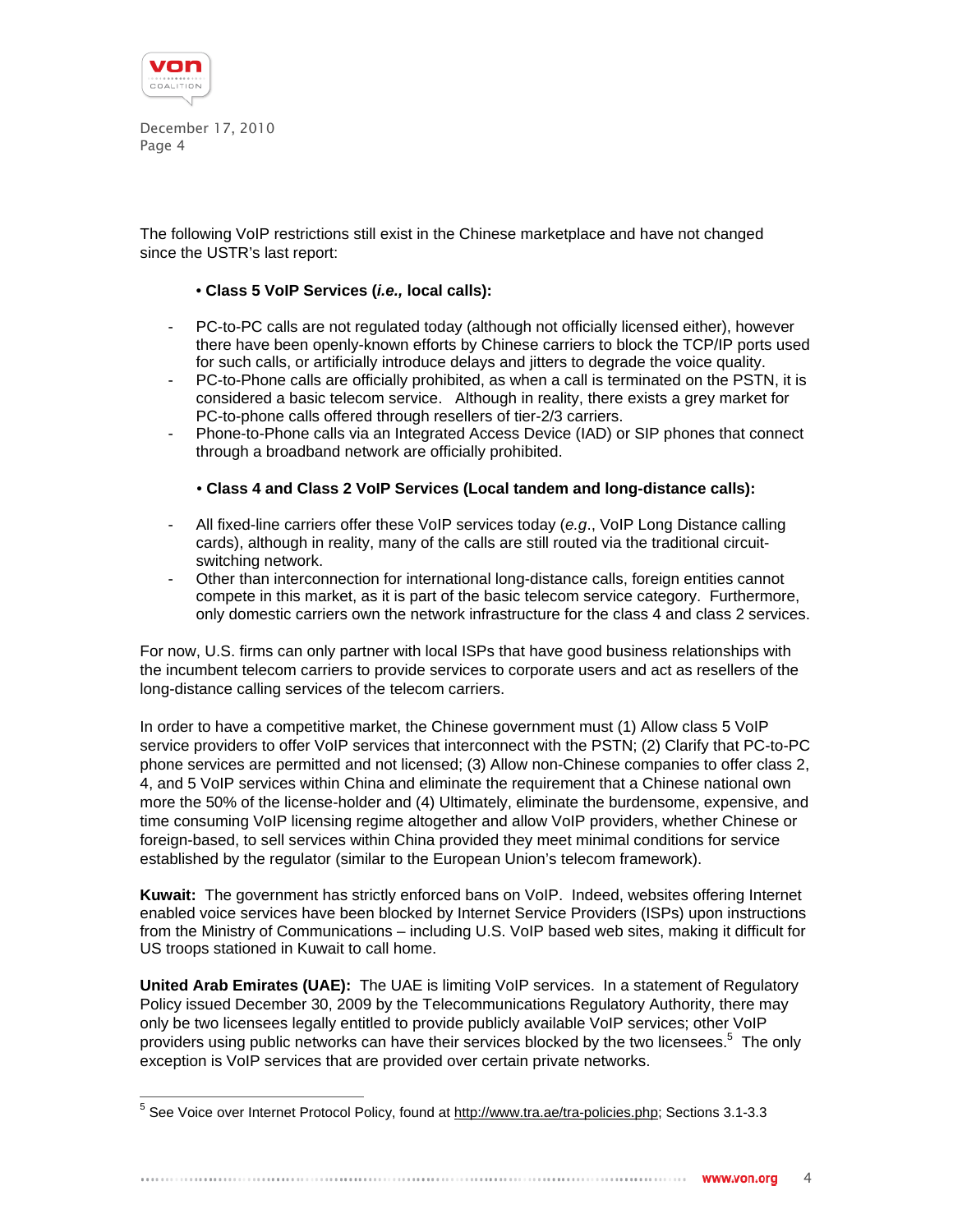

**Egypt:** Egypt prohibits competitive providers from offering VoIP services and only allows the incumbent telephone company to provide VoIP.

**Africa:** Many countries within Africa forbid the use of VoIP by regulation or by law. In most of the countries there is only one international gateway. Throughout Africa, the VON Coalition encourages increased efforts to open and liberalize markets and help consumers and businesses leapfrog into the digital age.

**Armenia:** Armentel, the monopoly telephone provider, has, with assistance from the national regulator, successfully prevented VoIP providers from originating or terminating international voice calls on its network, on the basis of its exclusive license. In addition VoIP providers do not have any rights to national numbering resources which limits competition and stalls consumer benefits.

**Bangladesh:** The Bangladesh Telecommunication Regulatory Commission (BTRC) has stated that VoIP is an illegal call termination business and that international call termination to Bangladesh is a licensed service and may only be provided by the state-owned telephone operator Bangladesh Telegraph and Telephone Board (BTTB).

**Oman:** Omantel (both the phone company and the only ISP in Oman) blocks all VoIP services. Blocking is accomplished in several ways: by blocking DNS servers, blocking ports, deep packet inspection and banning VoIP software. By blocking these services, VoIP incoming and outgoing traffic has been blocked to and from Oman. Oman's Telecommunications Regulatory Authority (TRA) has taken additional steps to ban VoIP in cyber cafés. Violators may be fined or imprisoned.

**Saudi Arabia**: The VON Coalition continues to have concerns about market barriers in Saudi Arabia, including Saudi Telecoms continued use of IP tracking technology to block VoIP calls. While it is now legal to use VoIP in and among Saudi government agencies, the public is prohibited from utilizing VoIP until an appropriate data license is granted.

**Philippines and Thailand:** Both the Philippines and Thailand require competitive providers to establish local companies in-country – a cost-prohibitive limitation – and to obtain telecom licenses before selling VoIP. Thailand goes further by requiring a licensed provider to host servers in-country.